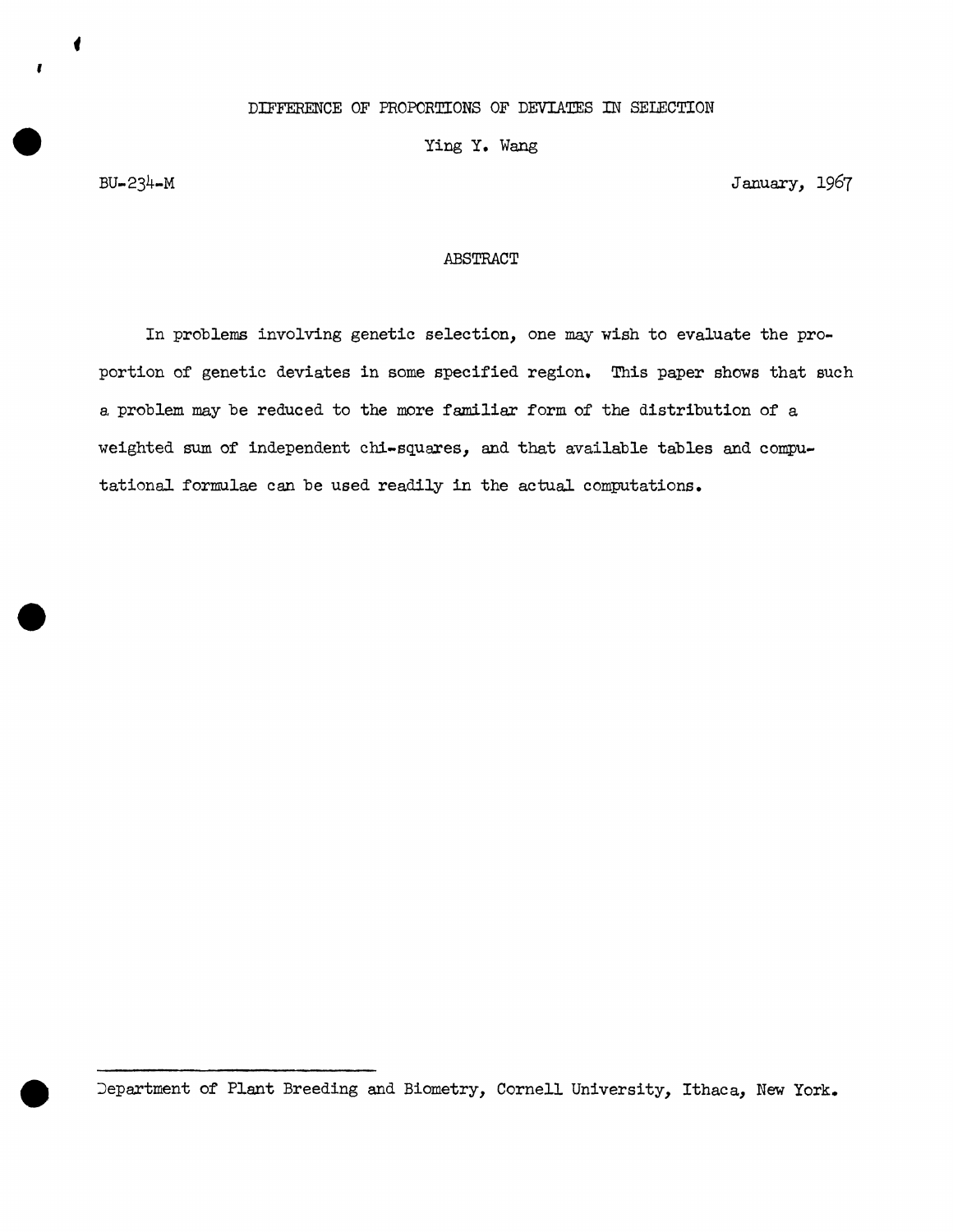## DIFFERENCE OF PROPORTIONS OF DEVIATES IN SELECTION

## Ying Y. Wang

BU-234-M January, 1967

In experiments involving genetic selection, one may wish to estimate the dirference in the proportion of deviates in some specified region for a population with genetic and environmental variation and for a population with only environmental variation. We shall, for want of a better term, call this difference in the positive direction the proportion of plus genetic deviates. If the selection is for the smaller values we shall call this the proportion of negative genetic deviates. Because of symmetry in the normal distribution, we need only consider the plus genetic deviates. Thus, the greater the proportion of plus genetic deviates in a prescribed region, the greater the chances of success in selection if the genetic variation exists.

Thompson and Federer have shown that under normality assumption, a simple procedure exists for the univariate problem. Let the variable X be normally distributed with density function denoted by  $\phi_1 = \phi(x; \mu, \sigma_g^2 + \sigma_e^2)$ , where  $\sigma_g^2$  is the genetic variance, and  $\sigma_{\rm e}^2$  the phenotypic variance. If there were no genetic variation so that X has density  $\phi_2 = \phi(x; \mu, \sigma_e^2)$ , then the proportion of plus genetic deviates is the dirference between the upper tail areas of the two distribut ions

$$
D(x_0) = H_1(x_0) - H_2(x_0)
$$

where  $x_0$  is defined by

$$
\phi_1(\mathbf{x}_0) = \phi_2(\mathbf{x}_0) .
$$

Department of Plant Breeding and Biometry, Cornell University, Ithaca, New York.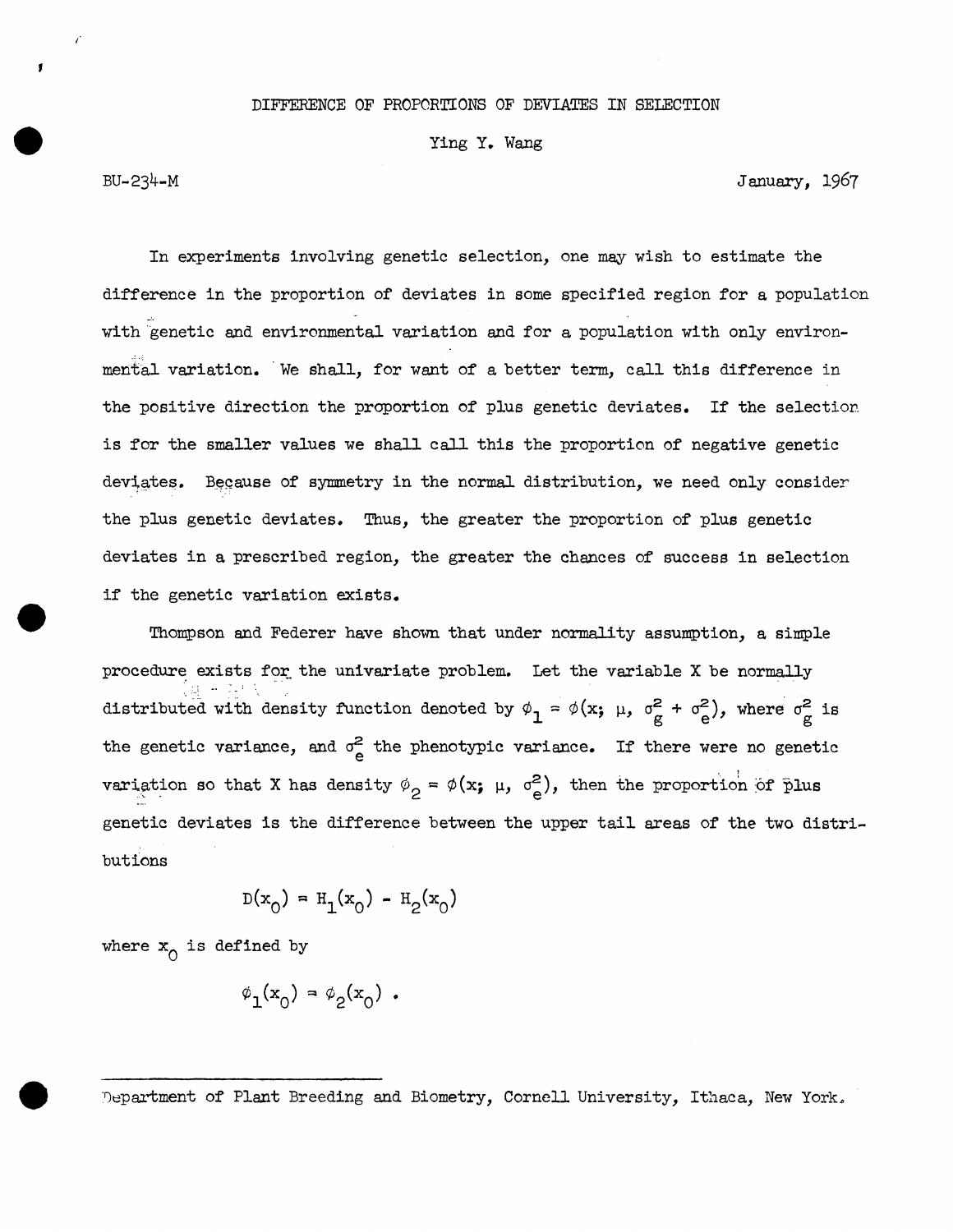Thus

$$
D(x_0) = H\left(\frac{x_0 - \mu}{\sigma_e}\right) - H\left(\frac{x_0 - \mu}{\sqrt{\sigma_g^2 + \sigma_e^2}}\right)
$$

where  $H(x)$  is the right tail area of the standard normal.

The following is a multivariate generalization of the problem under the assumption of normality. Let  $X$  be a p-dimensional normal vector with joint density  $\phi_1(\underline{x}) = \phi(\underline{x}; \underline{\mu}, \underline{\phi}_g + \underline{\phi}),$  if  $\overline{\phi}_g = 0$ , then  $\phi_2(\underline{x}) = \phi(\underline{x}; \underline{\mu}, \underline{\phi}_e),$  and the proportion of plus genetic deviates is

$$
D(R) = H_1(R) - H_2(R)
$$

where  $H_i$ , i = 1, 2, is the probability content of the normal density  $\varphi_i$  in the region R defined by

$$
R = \left\{ \underline{x} \mid \phi_1(\underline{x}) \ge \phi_2(\underline{x}), \underline{x} \ge \underline{\mu} \right\} .
$$

Since

$$
\frac{\phi_1(\underline{x})}{\phi_2(\underline{x})} = \left(\frac{|\dot{\ddot{x}}_e|}{|\dot{\dot{x}}_e + \dot{\dot{x}}_g|}\right)^{p/2} e^{-\frac{1}{2}(\underline{x} - \underline{\mu})'((\dot{\dot{x}}_e + \dot{\dot{x}}_g)^{-1} - \dot{\dot{x}}_e^{-1})(\underline{x} - \underline{\mu})}
$$
\n
$$
R = \left\{\underline{x} \mid (\underline{x} - \underline{\mu})'(\dot{\dot{x}}_e^{-1} - (\dot{\dot{x}}_e + \dot{\dot{x}}_g)^{-1})(\underline{x} - \underline{\mu}) \geq p \text{ kg}(|\dot{\dot{x}}_e + \dot{\dot{x}}_g|/|\dot{\dot{x}}_e|), \underline{x} \geq \underline{\mu}\right\}.
$$
\nIf  $\dot{\dot{x}}_e$  and  $\dot{\dot{x}}_g$  are non-singular, there exists a non-singular matrix C such that

If  $\mathbf{1}_e$  and  $\mathbf{1}_g$ 

$$
C \oint_{e} C' = I
$$
  

$$
C(\oint_{e} + \oint_{g})C' = L,
$$

and the diagonal matrix  $\Lambda$  has elements  $\lambda_i$  which are roots of the equation

$$
|\mathbf{\ddot{z}}_{\rm g} - \lambda \mathbf{\ddot{z}}_{\rm e}| = 0.
$$

Let  $p \lg(\frac{1}{k_e} + \frac{1}{k_g})/|\frac{1}{k_e}| = p \lg|I + \Lambda| = p \sum_{i=1}^{k} \lg(1 + \lambda_i) = q$ .

 $- 2 -$ 

 $\hat{\phantom{1}}$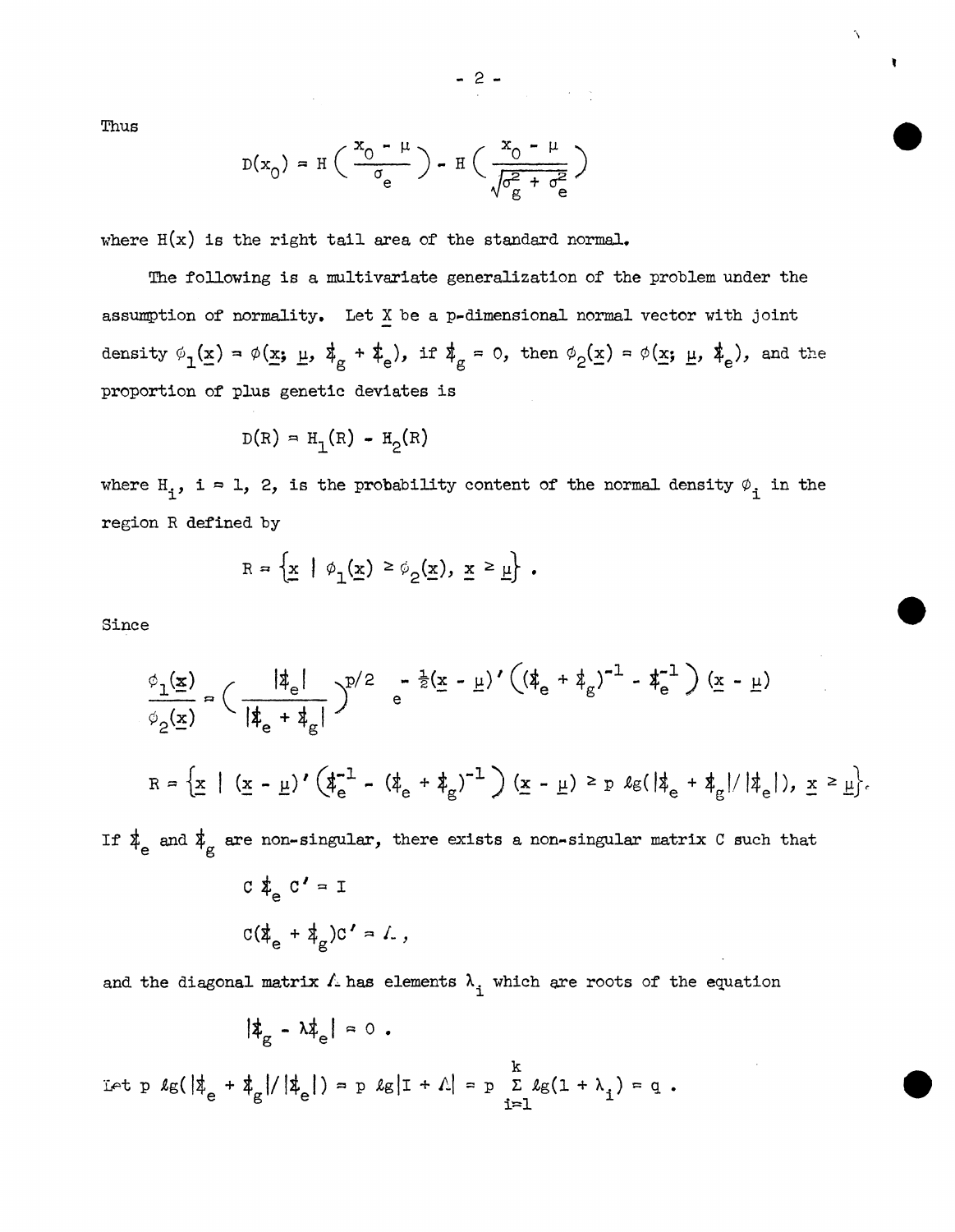Transforming  $\underline{x}$  to standard spherical normal  $\underline{y} = C(\underline{x} - \underline{\mu})$ 

$$
H_2(R) = \int_R \phi_1(\underline{x}) d\underline{x} = K \int_R e^{-\underline{y}' \underline{y}/2} d\underline{y}
$$
  
=  $H(R_2)$ 

where

$$
R_2 = \{ y \ge 0, y' (1.(1 + 1))^{-1} ) y \ge q \},
$$
  

$$
K = (2\pi)^{-p/2},
$$

and similarly

$$
H_1(R) = H(R_1)
$$
  

$$
R_1 = \{ y \ge 0 , y' / \lambda y \ge q \} .
$$

Due to symmetry,

$$
H(R_1) = 2^{-p} \Pr \left\{ \sum_{1}^{p} \lambda_1 y_1^2 \ge q \right\}
$$

$$
H(R_2) = 2^{-p} \Pr \left\{ \sum_{1}^{p} \lambda_i y_i^2 / (1 + \lambda_i) \ge q \right\},
$$

therefore they are just the upper tail probability contents of weighted sum of independent chi-squares, or definite quadratic forms. This reduces the problem to the familiar form discussed by Ruben and others.

In carrying out the computations for  $D(R)$ , we note that it is only necessary to find the roots  $\lambda_i$  from the equation

$$
|\nexists_{\rm g} - \lambda \nexists_{\rm e} | = 0,
$$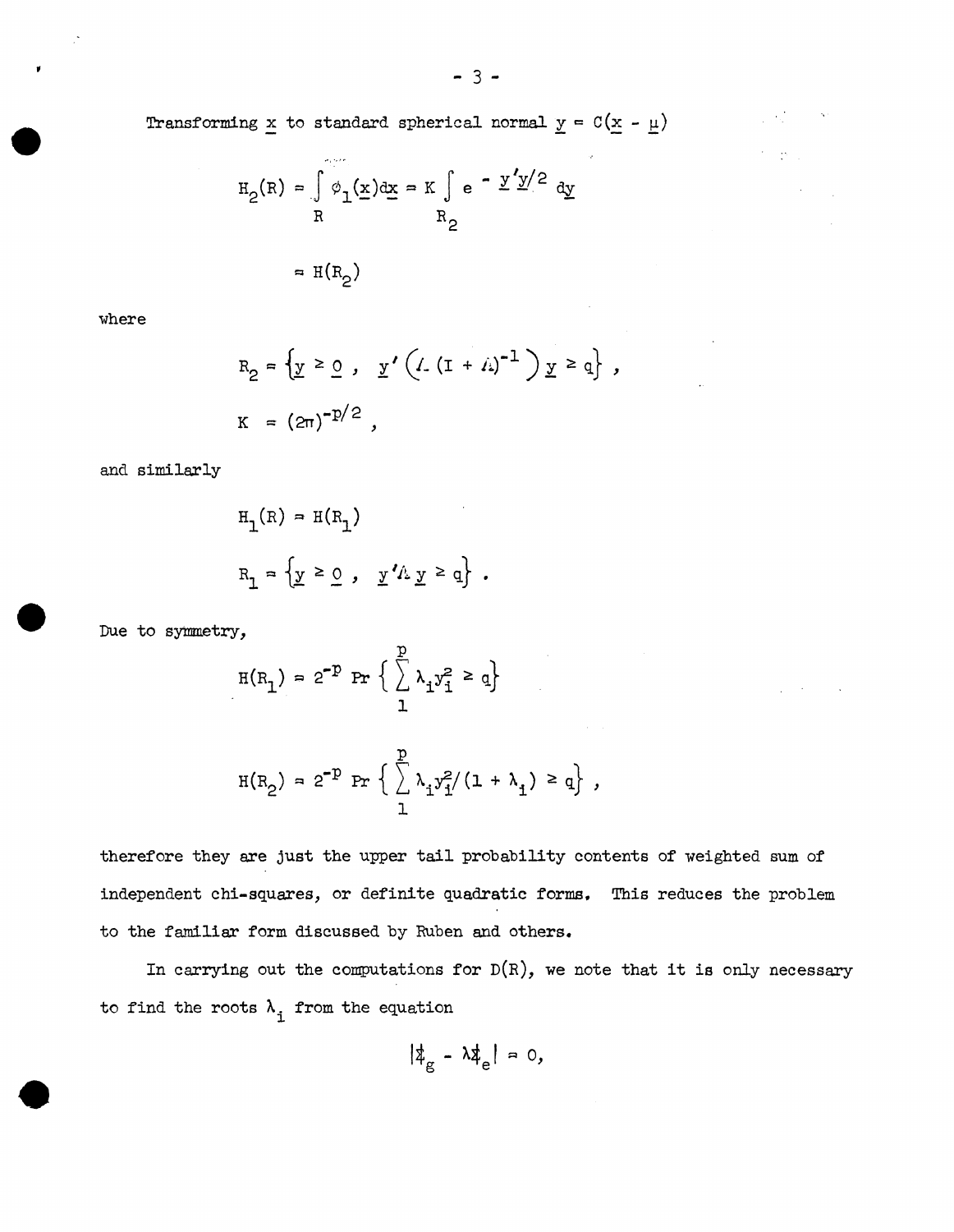to obtain q and the relevant quadratic forms. · Grad and Solomon have provided tables for the distribution of definite quadratic forms for  $p = 2$ , 3, for various sets of  $\lambda_{\texttt{i}}$ . DiDonato and Jarnagin gave formulae for numerical evaluation of the integrals. For the special case when an even number of the  $\lambda_{\text{i}}$ 's are alike, the distribution is a linear combination of gamma functions.

For the bivariate case Ruben cited a useful relationship, due to Kleinecke, between the weighted sum of two chi-squares each with one degree of freedom and the non-central chi-square with two degrees of freedom,

$$
\Pr\left\{\text{ay}_1^2 + \text{by}_2^2 \ge c\right\} = G_v(u^2) - G_u(v^2)
$$

where

$$
u = \frac{1}{2} \left( (c/a)^{\frac{1}{2}} + (c/b)^{\frac{1}{2}} \right)
$$
  

$$
v = \frac{1}{2} | (c/a)^{\frac{1}{2}} - (c/b)^{\frac{1}{2}} |
$$

and  $G_V$  is the cumulative distribution function of a non-central chi-square with two degrees of freedom and non-central parameter v. One may thus use the tables of non-central chi-squares, as given by Fix, Burington and May, to obtain  $D(R)$ .

A numerical example follows:

$$
\mathbf{\dot{z}}_{g} = \begin{pmatrix} .105 & -.099 \\ .099 & .210 \end{pmatrix}
$$
\n
$$
\mathbf{t}_{g} = \begin{pmatrix} .806 & -.344 \end{pmatrix}
$$

$$
\dot{\Phi}_{e} = \begin{pmatrix} 1.344 & 0.000 & 0.000 \\ 0.344 & 0.000 & 0.000 \\ 0.000 & 0.000 & 0.000 \\ 0.000 & 0.000 & 0.000 \end{pmatrix},
$$

so

$$
(\lambda_1, \lambda_2) = (.01470, .13436)
$$

and

$$
q = .2814.
$$